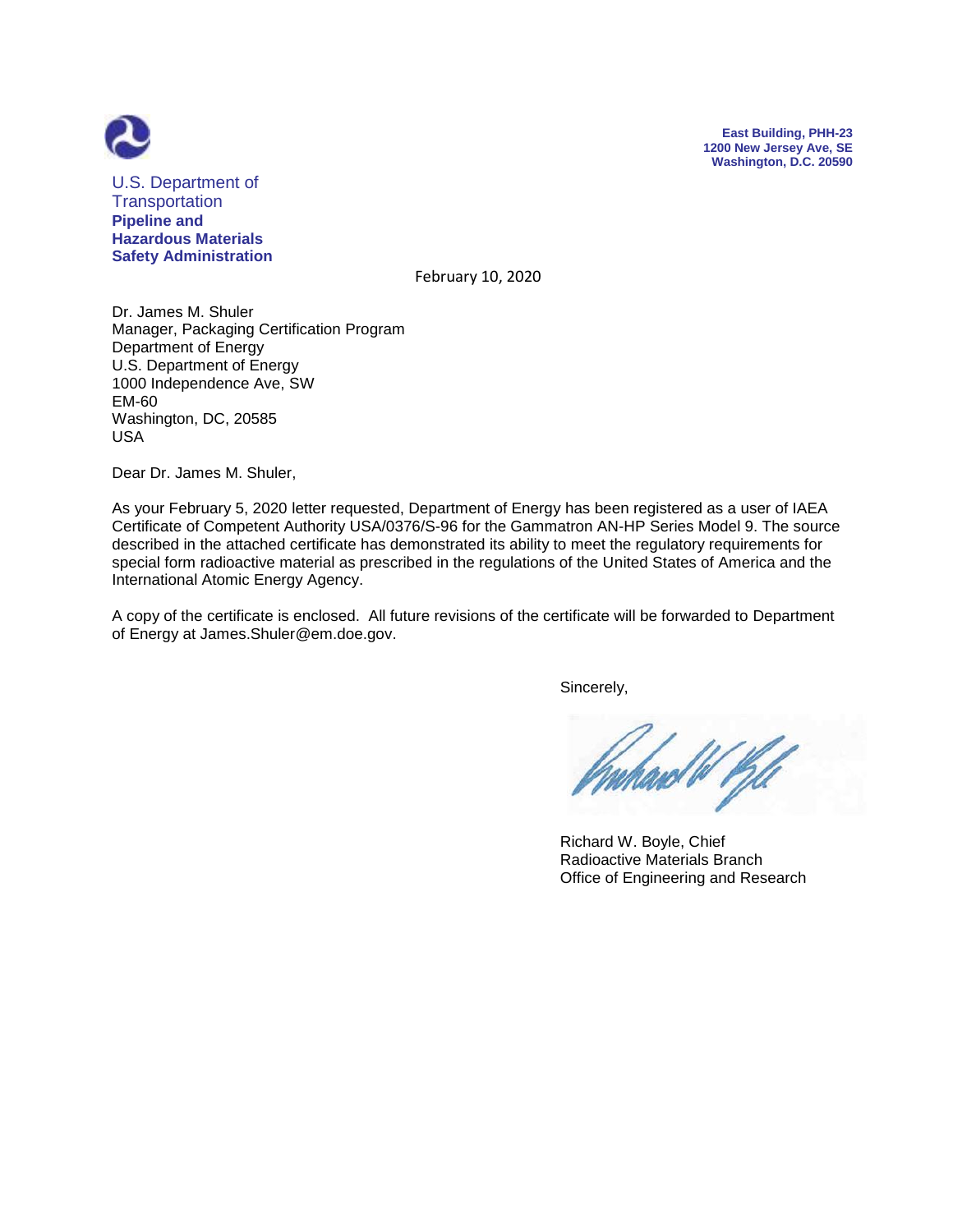

**Pipeline and Hazardous Materials Safety Administration**

**1200 New Jersey Avenue Southeast Washington, D.C. 20590 SPECIAL FORM RADIOACTIVE MATERIALS IAEA CERTIFICATE OF COMPETENT AUTHORITY CERTIFICATE USA/0376/S-96, REVISION 7**

**East Building, PHH-23**

This certifies that the source described has been demonstrated to meet the regulatory requirements for special form radioactive material as prescribed in the regulations of the International Atomic Energy Agency<sup>1</sup> and the United States of America² for the transport of radioactive material.

- 1. Source Identification Gammatron AN-HP Series Model 9.
- 2. Source Description Cylindrical double encapsulation constucted of Type 17-4 stainless steel and seal welded. Approximate outer dimensions are 25.4 mm (1.0 in.) to 38.1 mm (1.5 in.) in diameter and 25.4 mm (1.0 in.) to 101.6 mm (4.0 in.) in length. Construction shall be in accordance with attached Gammatron Drawing No. A-2050.
- 3. Radioactive Contents No more than 0.222 TBq (6.0 Ci) of Americium-241 oxide combined with beryllium, boron, or lithium powder.
- 4. Quality Assurance Records of Quality Assurance activities required by Paragraph 310 of the IAEA regulations<sup>1</sup> shall be maintained and made available to the authorized officials for at least three years after the last shipment authorized by this certificate. Consignors in the United States exporting shipments under this certificate shall satisfy the applicable requirements of Subpart H of 10 CFR 71.
- 5. Expiration Date This certificate expires on November 30, 2020.

<sup>1</sup> "Regulations for the Safe Transport of Radioactive Material, 1996 Edition (Revised), No. TS-R-1 (ST-1, Revised)," published by the International Atomic Energy Agency(IAEA), Vienna, Austria.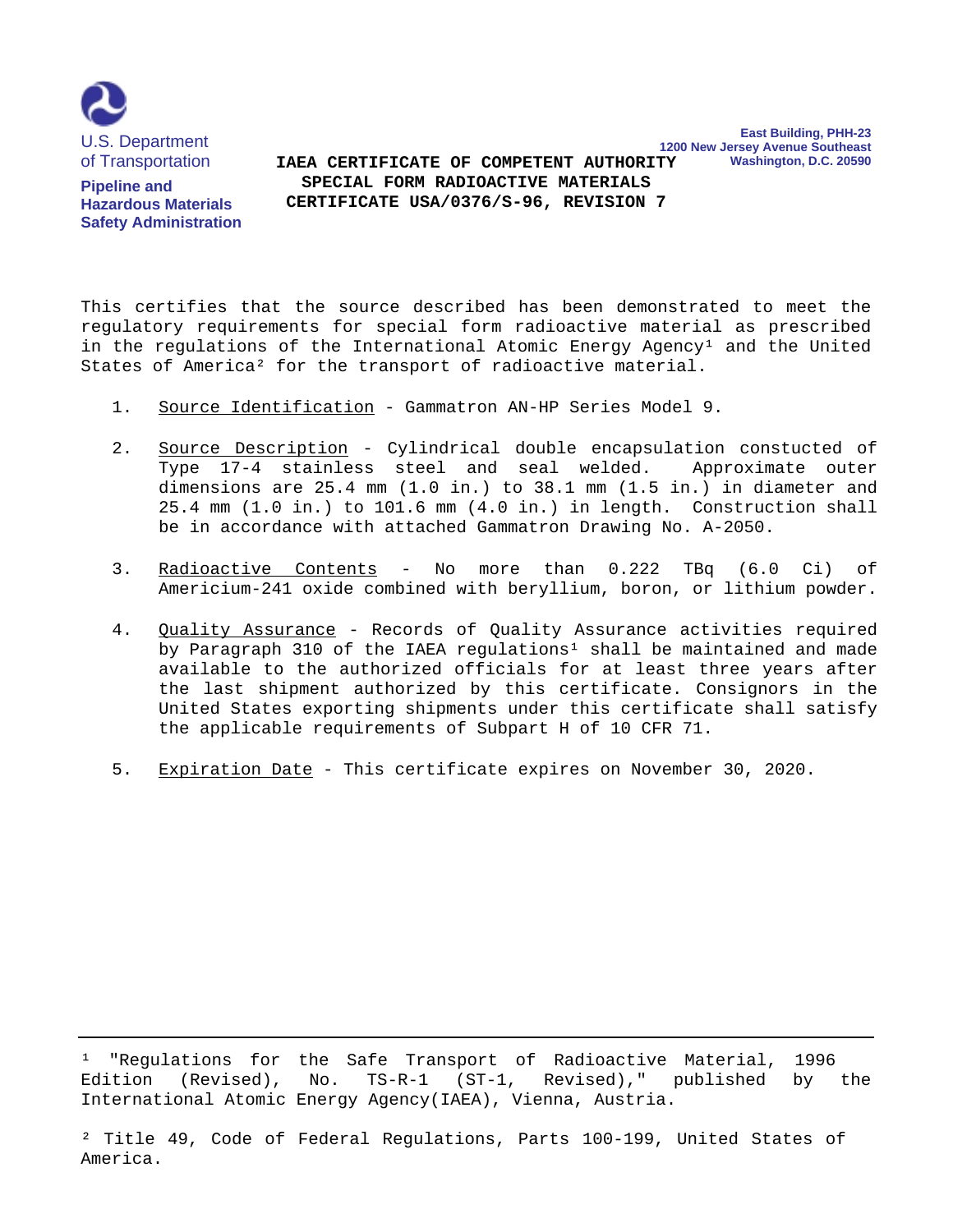#### **(- 2 -)**

### **CERTIFICATE USA/0376/S-96, REVISION 7**

This certificate is issued in accordance with paragraph 804 of the IAEA Regulations and Section 173.476 of Title 49 of the Code of Federal Regulations, in response to the November 18, 2015 petition by Gammatron, Houston, TX, and in consideration of other information on file in this Office.

Certified By:

**Dec 02 2015** (DATE)

Dr. Magdy El-Sibaie Associate Administrator for Hazardous Materials Safety

Revision 7 - Issued to extend the expiration date.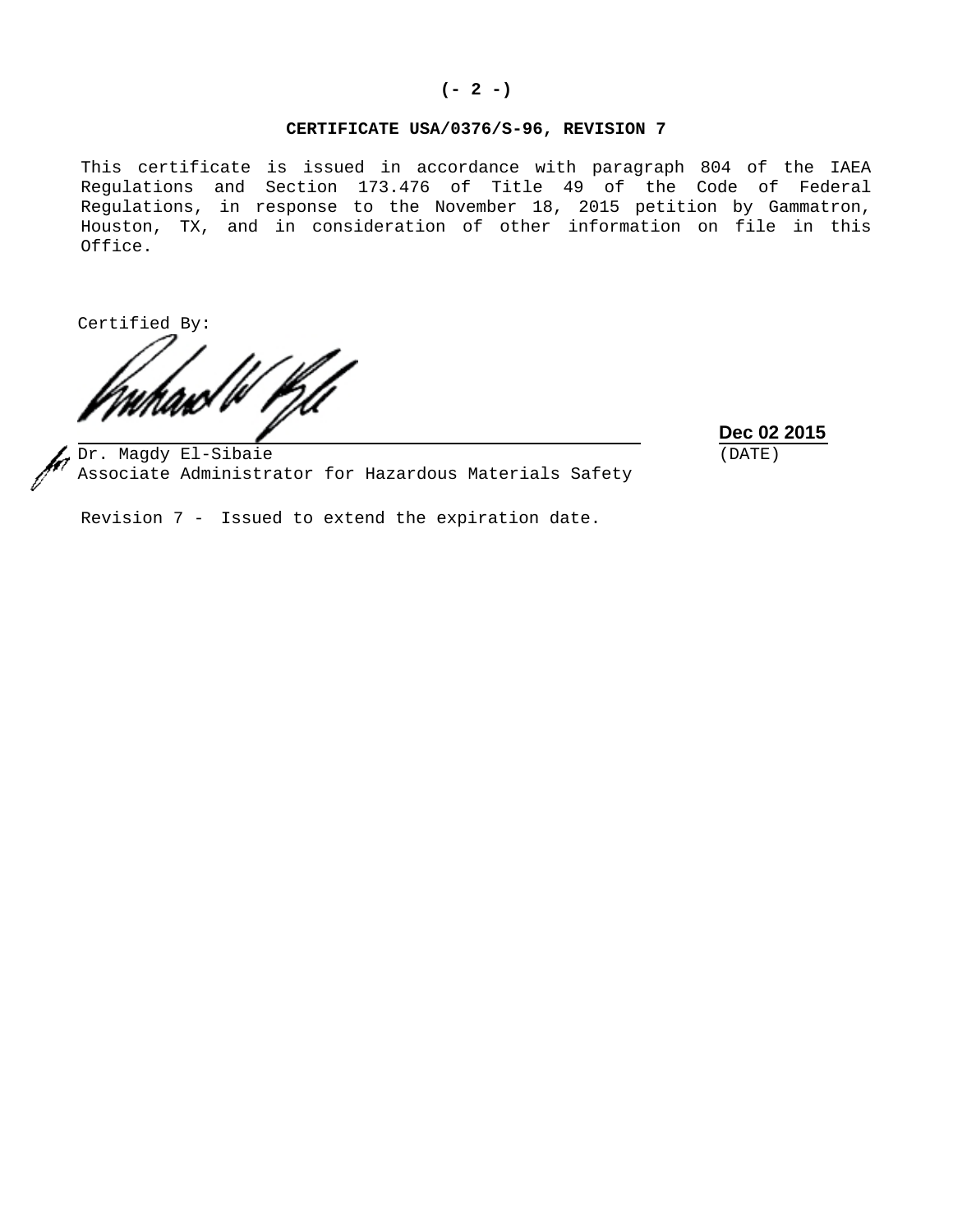